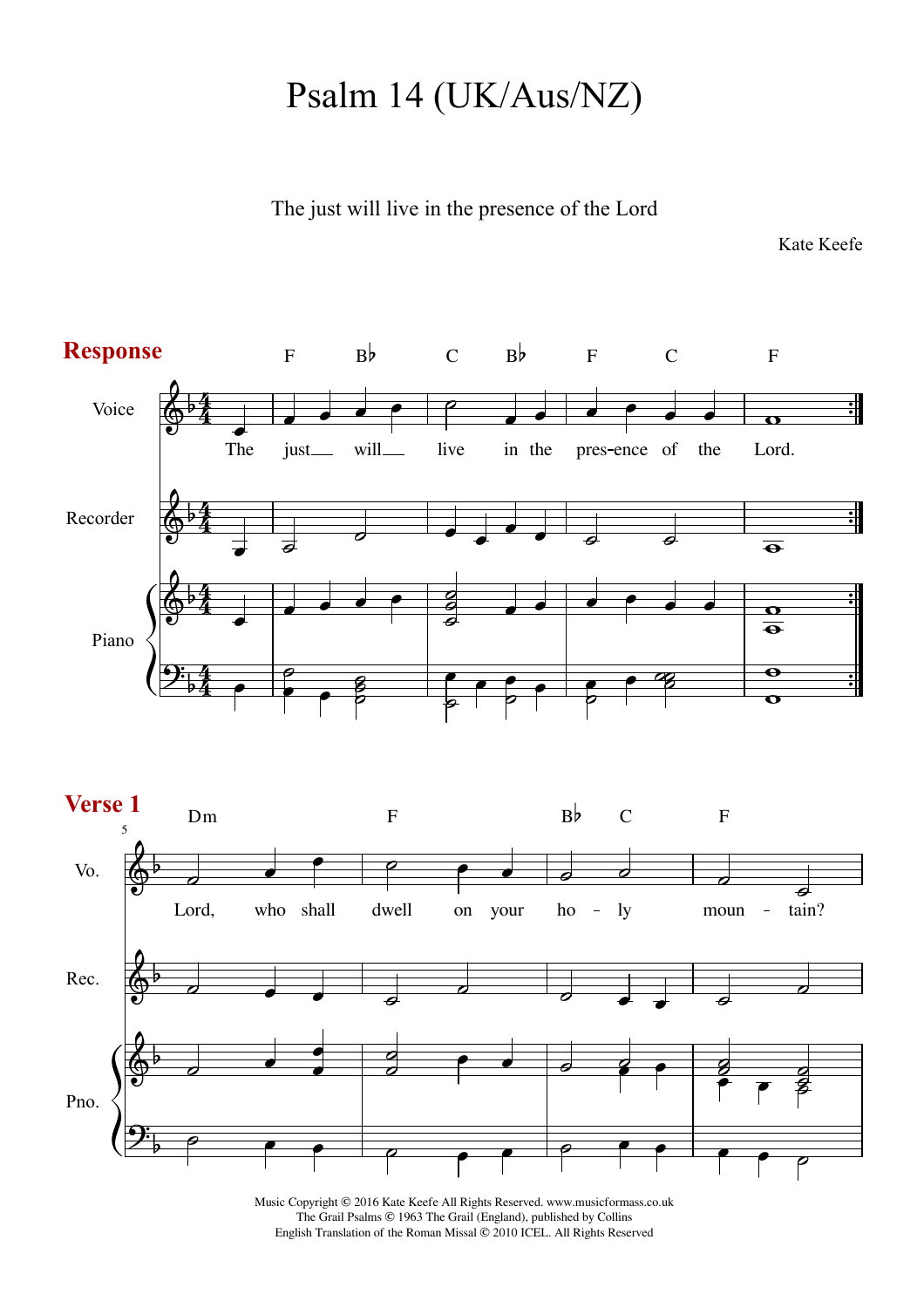

2 English Translation of the Roman Missal © 2010 ICEL. All Rights Reserved Music Copyright © 2016 Kate Keefe All Rights Reserved. www.musicformass.co.uk The Grail Psalms © 1963 The Grail (England), published by Collins English Translation of the Roman Missal © 2010 ICEL. All Rights Reserved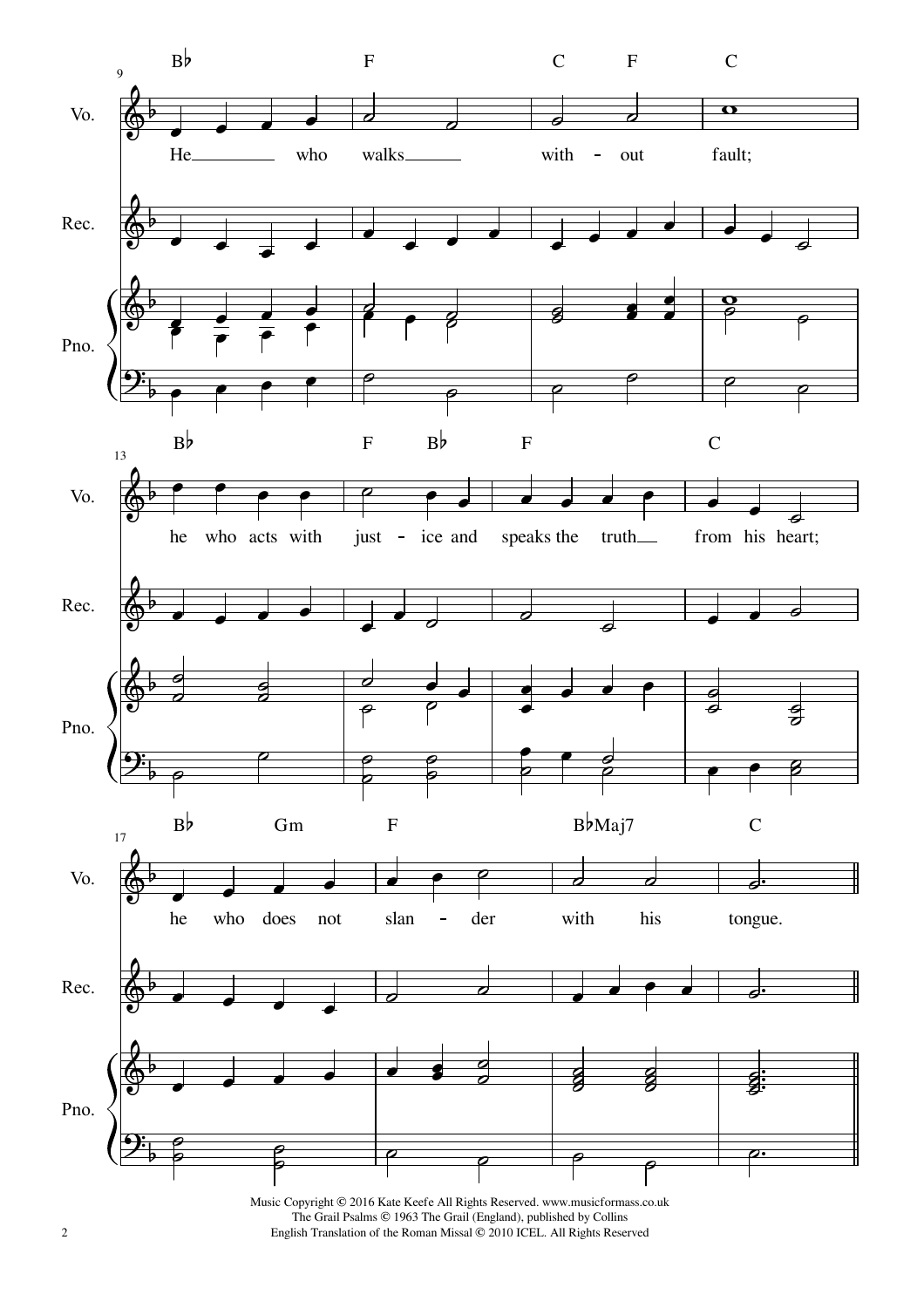

Music Copyright © 2016 Kate Keefe All Rights Reserved. www.musicformass.co.uk The Grail Psalms © 1963 The Grail (England), published by Collins English Translation of the Roman Missal © 2010 ICEL. All Rights Reserved 3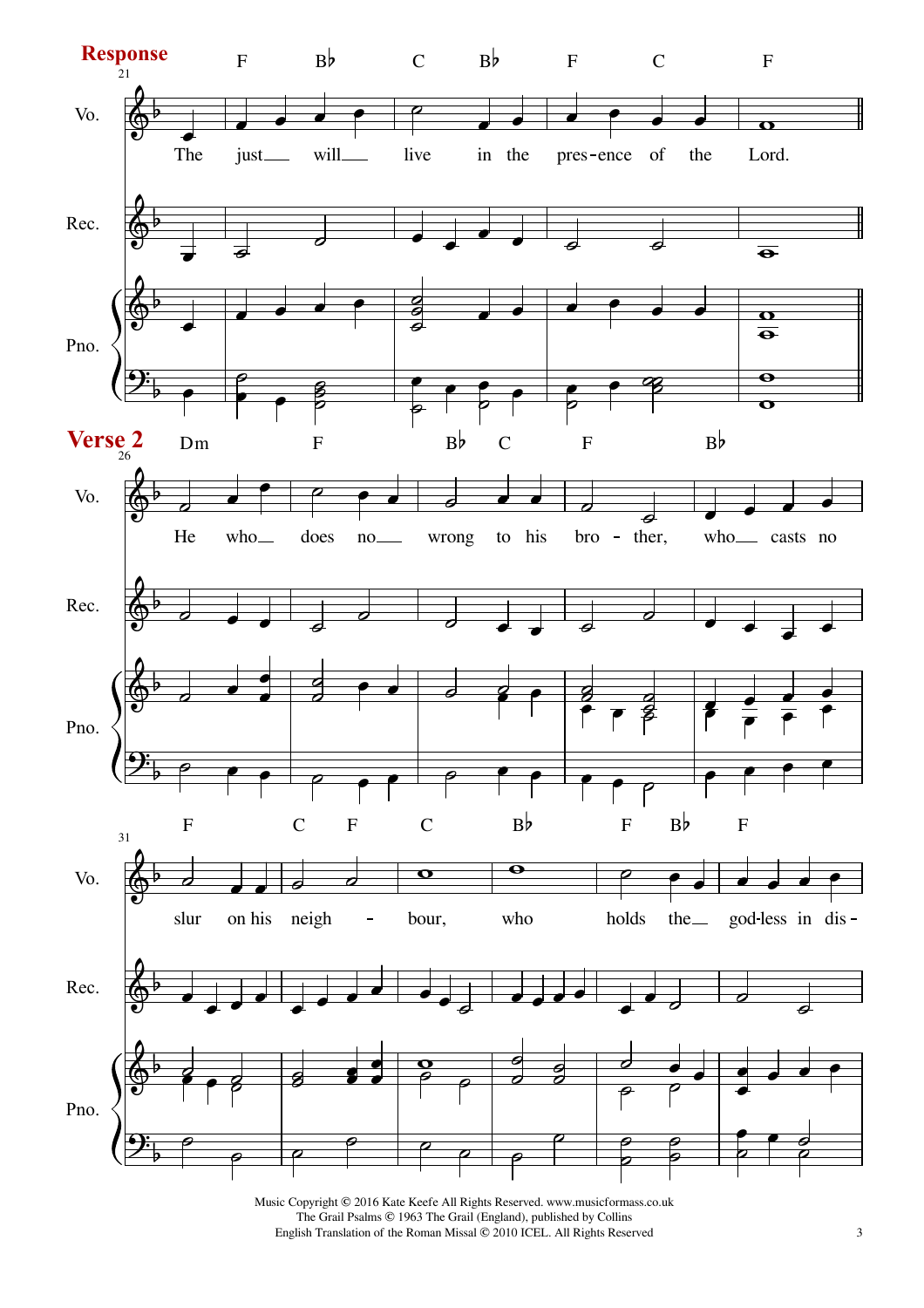

4 English Translation of the Roman Missal © 2010 ICEL. All Rights Reserved Music Copyright © 2016 Kate Keefe All Rights Reserved. www.musicformass.co.uk The Grail Psalms © 1963 The Grail (England), published by Collins English Translation of the Roman Missal © 2010 ICEL. All Rights Reserved